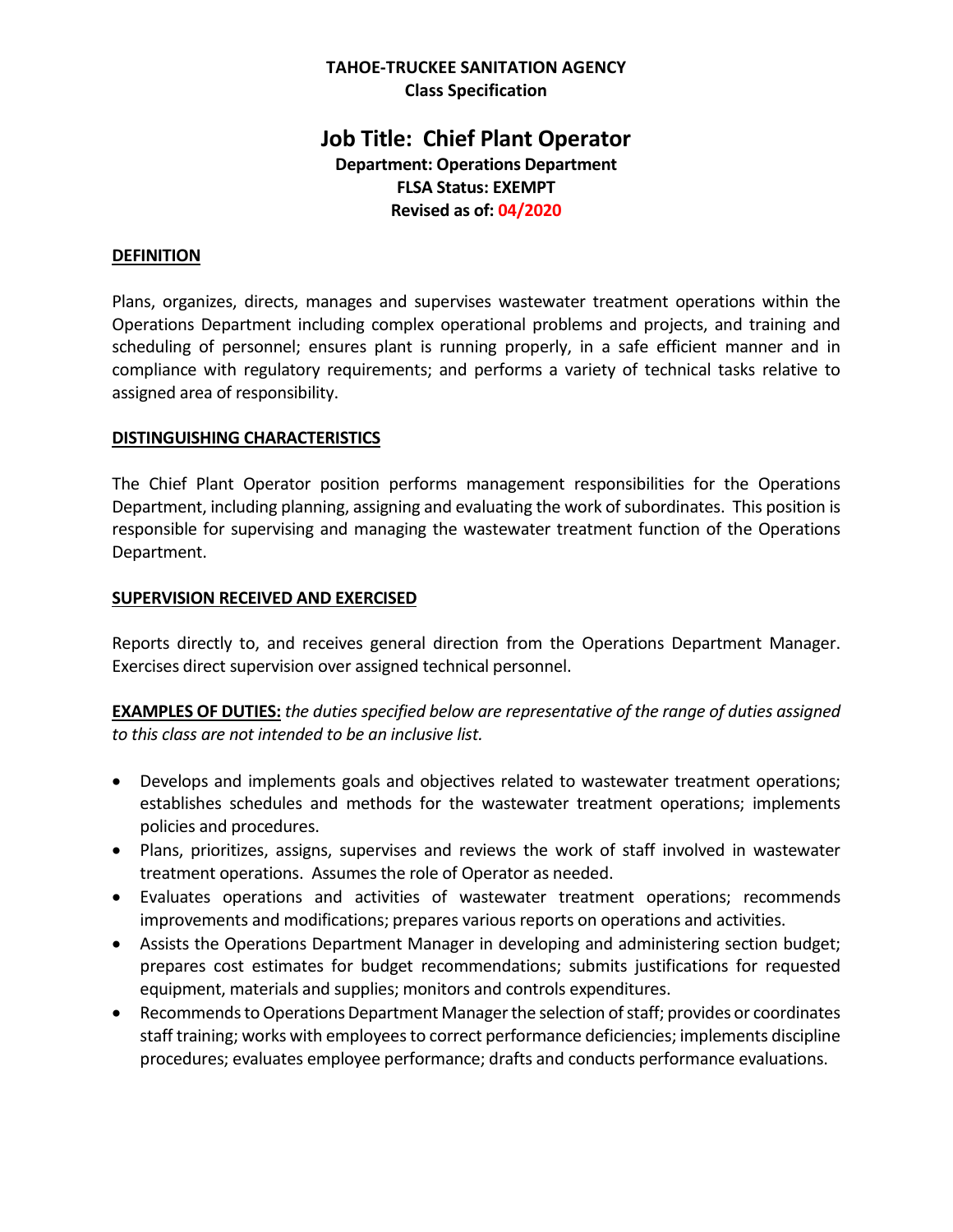- Prepares regulatory compliance documents including, but not limited to, Lahontan Regional Water Quality Control Board report, EPA Biosolids Report, and Waste Management Sludge Profile; and monthly monitoring reports.
- Oversees and checks process records to determine compliance with all regulatory requirements; monitors operations and laboratory data to determine efficiency and effectiveness of plant processes.
- Performs operational tasks, when needed, including complex operational problems; collects samples; performs rounds; operates, repairs or cleans equipment; puts equipment in and out of service.
- Inspects treatment plant and equipment.
- Performs confined space entries to inspect tanks and other spaces.
- Operates a forklift to transport, load and unload materials, supplies and equipment, as assigned.
- Adheres to and enforces compliance with all safety policies and procedures.
- Oversees repair requisitions; estimates hours needed for repairs; determines frequency and need for preventative maintenance; approves work orders; accepts deliveries.
- Provides tours and makes presentations.
- Answers questions and provides information to the public; investigates complaints from the public and recommends corrective action as necessary to resolve complaints.
- Delivers laboratory samples to third-party laboratory.
- Represents the Agency with dignity, integrity, and the spirit of cooperation in all relations with staff and the public.
- Builds and maintains positive working relationships with co-workers, other Agency employees and the public using principles of good customer service.
- Performs related duties as assigned.

# **QUALIFICATIONS**

# **Knowledge of:**

- Principles and practices of wastewater treatment operations and processes and the methods of evaluating treatment results.
- Equipment, tools and materials used in wastewater treatment operations and processes.
- Methods and procedures of mathematics, biology, chemistry, biochemistry and sampling procedures and laboratory techniques related to area of assignment.
- Principles and practices of supervision, training and evaluating performance.
- Principles and practices of budget monitoring.
- Principles and practices of safety management and response to emergencies involving assigned operations.
- Pertinent local, State and Federal laws, ordinances and rules.
- Modern office practices, methods, and computer equipment including relevant software programs.
- Operation of office equipment including personal computers, fax machines, copiers, printers, telephones, voicemail and e-mail systems, etc.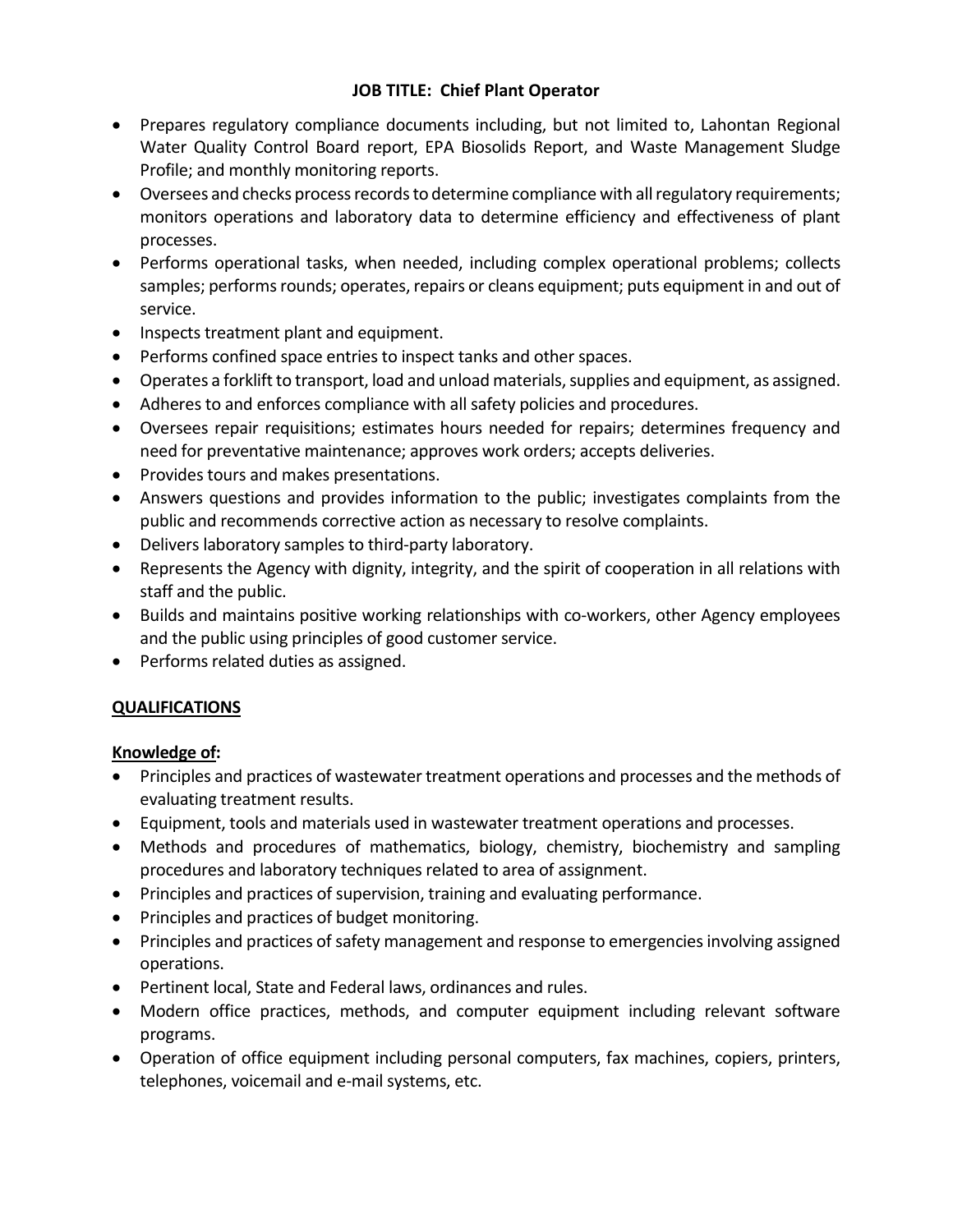- Oral and written communication skills; business English including vocabulary, spelling, and correct grammatical usage and punctuation.
- Safe work practices.
- Principles and practices of customer service.

# **Ability to:**

- Organize, implement, and direct wastewater treatment operations including complex operational problems and projects, ensuring compliance with regulatory requirements.
- On an ongoing basis, know and understand all requirements and essential aspects of the job including laws, regulations, rules and codes related to area of assignment; know and observe safety rules and identify hazards; intermittently locate, analyze, detect and diagnose problem equipment and determine solutions; train and explain processes to others; when so assigned, observe performance and input into review and evaluation of the work of others; problem solve issues related to area of assignment; remember various processes and requirements and how to operate equipment; intermittently access, review, and interpret and adjust or enter data on work orders, reports and other documents; identify, interpret and communicate technical and numerical information.
- Interpret and explain pertinent Agency and department policies and procedures.
- Assist in the development and monitoring of an assigned program budget.
- Develop and recommend policies and procedures related to assigned operations.
- Analyze and prepare technical reports and related documents.
- Understand and carry out oral and written instructions, and prioritize workload to meet deadlines.
- Assist with the duties of Operations Supervisor, Operations Shift Supervisor or Operator, as needed.
- Adhere to and utilize appropriate Agency safety policies, procedures and practices and utilize appropriate Personal Protection Equipment.
- Read, write and comprehend the English language at a level necessary for effective job performance exercising correct English usage, vocabulary, spelling, grammar and punctuation.
- Communicate effectively, tactfully and positively in both oral and written form.
- Operate and use modern office equipment and technology, including computers and applicable software.
- Maintain regular attendance and adhere to prescribed work schedule to conduct job responsibilities.
- Function in confined spaces and/or hazardous environment.
- Utilize appropriate safety procedures and practices for assigned duties.
- Establish and maintain effective working relationships with those contacted in the course of work.
- Supervise, train and evaluate performance of assigned staff.
- Contribute effectively to the accomplishment of Agency goals, objectives and activities.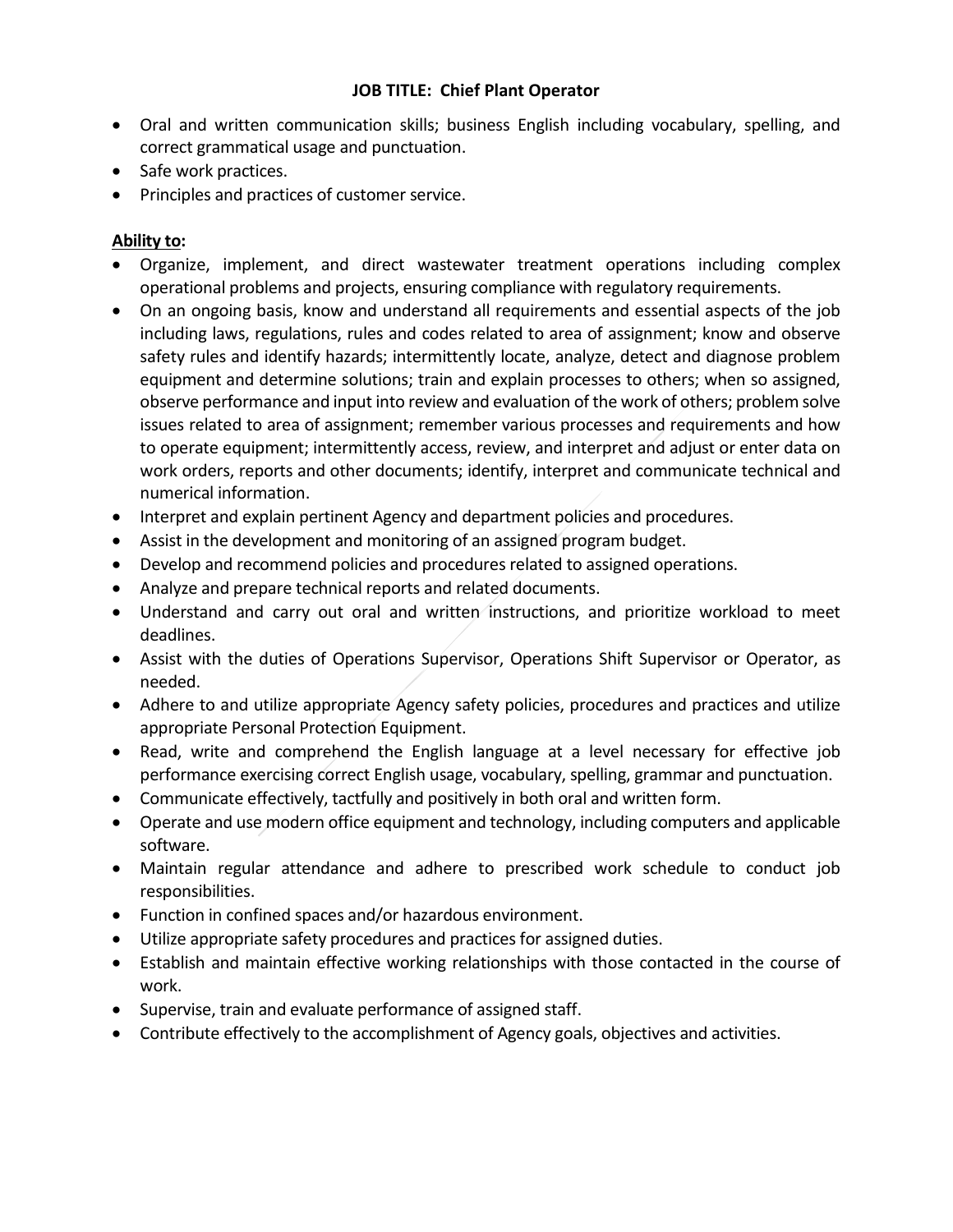### **Experience and/or Education:**

Any combination of experience and training that would provide the required knowledge and abilities is qualifying. A typical way to obtain the required knowledge and abilities would be:

### **Experience:**

Three years of increasingly responsible experience supervising wastewater operations.

### **Education:**

Equivalent to a Bachelor's degree from an accredited college or university with major course work in environmental science, engineering, or a related field. Additional experience may substitute for the required education. Equivalence would typically be two years of additional experience for one year of education.

### **SPECIAL QUALIFICATIONS**

#### **License and Certificate:**

Possession of a valid California or Nevada Class C Driver License is required at time of appointment.

Possession of a Wastewater Treatment Operator Grade V Certificate issued by the California State Water Resources Control Board.

Possession of, or ability to obtain a forklift certification is required within six months of appointment.

Possession of, or ability to obtain a confined space certification within six months of appointment.

Persons employed in this classification are required to participate in Agency provided training to acquire basic First Aid and Cardiopulmonary Resuscitation (CPR) certificates during the initial 12 months of employment and continued maintenance of a valid certificate as a condition of employment for this position.

Possession of, or ability to obtain a 40-hour Hazwoper Hazardous Materials Technician Level III certification within six months of appointment.

#### **PHYSICAL REQUIREMENTS**

Position self and intermittently move so as to access, maintain, clean, repair and/or install equipment; intermittently move, traverse and position self around the office, control rooms, laboratory or job site while performing work activities and to reach needed items; work effectively for long periods of time at a desk or table in a control room, or while driving vehicle or operating equipment; position self to adjust equipment, use tools to review work of others or access low or high items; ascend and descend stairs, ladders or step stools to reach elevated platforms, equipment or other items and to access areas out of reach; manipulate, operate, activate and adjust equipment and tools; and move or transport weight of 50 pounds or less.